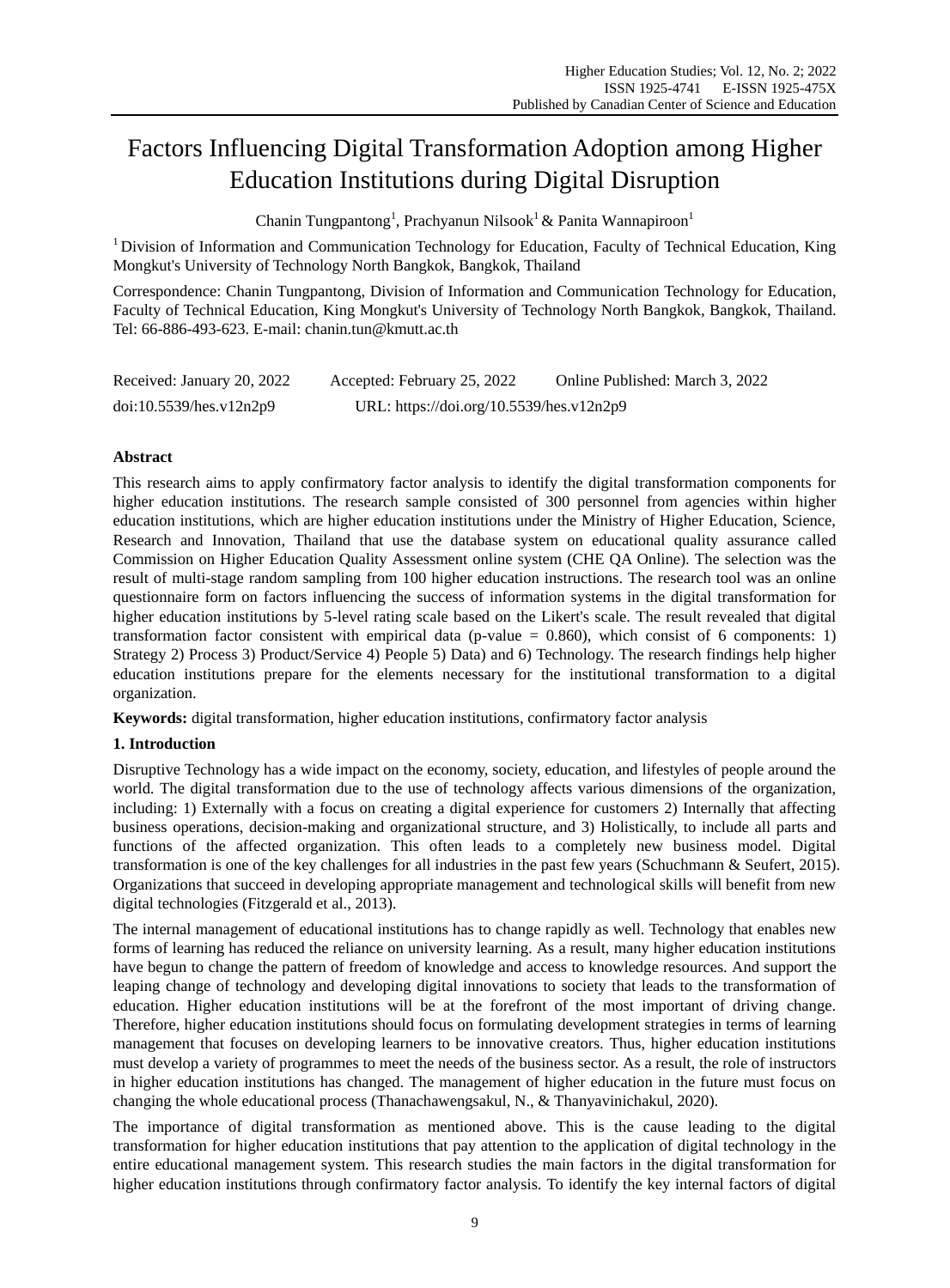transformation for higher education institutions using confirmatory factor analysis.

## **2. Literature Review**

## *2.1 Digital Transformation in Higher Education Institute*

Digital Transformation is frequently used to indicate technology, company culture, society, creativity, and extrude management. The digital transformation is more than just the simple adoption of new technology (McDonald & Rowsell-Jones, 2012). For higher education institutions, digital transformation will affect all sectors of the organization, it is not just information technology only. Higher education institutions must connect all digital activities with the overall vision and strategy of the organization (McCusker & Babington, 2015; Sarnok et al., 2019; Sarnok et al., 2020).

There are 6 components: 1) Strategy 2) Process 3) Product/Service 4) Personnel 5) Information and 6) Technology for Digital Transformation. It is the use of new technology with existing corporate resources in new operations to create opportunities and challenges for the organization. (Tungpantong et al., 2021).

## A. Strategy

Digital transformation is not based on a single strategy. It includes IT strategies, IS strategies, change management strategies, and business strategies. For a successful transition, the alignment of such strategies is extremely important (Mahmood et al., 2019).

Matt (2015) has proposed digital transformation strategies in industries and companies have four essential elements: 1. Use of technologies 2. Changes in value creation 3. Structural changes and 4. financial aspects.

Digital transformation is a complex endeavor across the organization. Using a systematic approach to digital transformation strategies is essential for success. Managers will need to adjust the dimensions of value creation to the specific requirements of the business model (Hess et al., 2016).



Figure 1. Digital Transformation Framework: Balancing Four Transformational Dimensions (2015)

McCusker and Babington (2015) has proposed a guideline for the successful adoption of digital in universities that universities need to understand digital transformation affects all sectors of the organization. it's not just information technology. The university needs to link all digital activities with the overall vision and strategy of the organization. This is consistent with research by Balyer and Öz (2018) showing that the digital transformation process, managers must first create a vision to generate and managed accordingly for an effective learning environment. Digital transformation depends not only on the use of technology but also on the vision and strategy.

## B. Process

Digital transformation describes a shift away from traditional creation and customer value delivery. It includes the operational procedures involved in the use of digital technology with the aim of enhancing or replacing traditional products or services with digital ones. (Sandkuhl & Lehmann, 2017). In the procedure dimension, steps are created, both new and IT operability, utilizing new capabilities for more efficient processes and more efficient integration of traditional processes (Ebert & Duarte, 2018).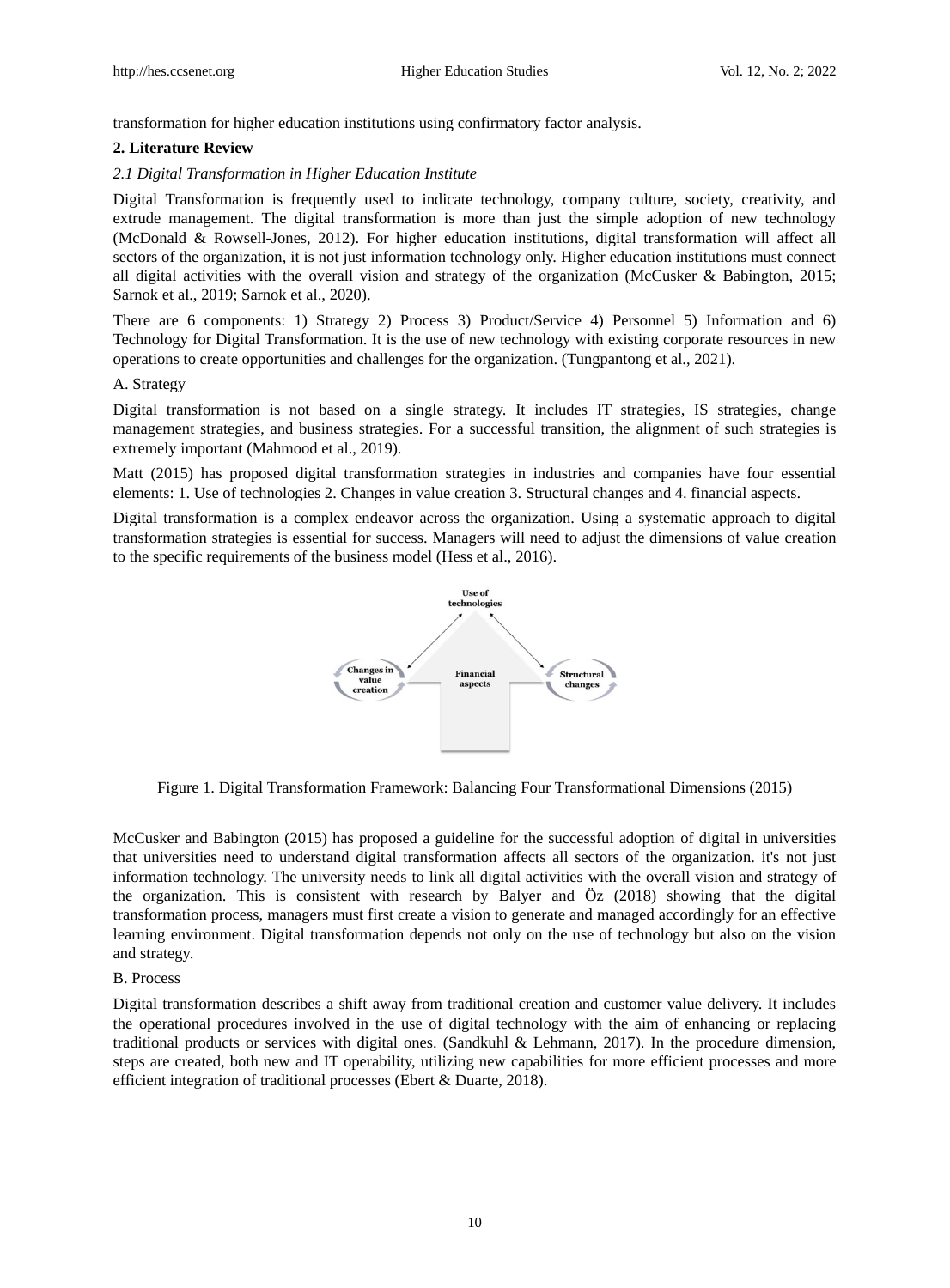

Figure 2. Dimensions of the digital transformation approach (2017)

Key areas in digital transformation, including business models, operational processes, and customer experience, are recognized as key areas of transformation of digital transformation initiatives (George Westerman et al., 2011). It can have an impact on other areas of the organization, such as improving efficiency. Cost savings for both the organization and its customers resulting in added value creation (Morakanyane et al., 2017).

Balyer and Öz (2018) states that for education, the traditional assessment and evaluation methods should be replaced by individual-oriented contemporary assessment and evaluation methods. And Sandkuhl and Lehmann (2017), said that value creation in higher education is everything involved in the student's educational process from admission, programs and courses registration, courses exam, programs development, and quality assurance, etc. It requires integrated campus management functionality including support for mobile workers and for knowledge management.

#### C. Product/Service

For product or service in education, Sandkuhl and Lehmann (2017), said educational institutions should focus on creating new educational products and turning existing ones into digital products. Opening of educational programs established for external access to higher education institutions at national and international levels. Include distance education in technology practices within the formal education system. This is usually connected to making the content of the education digital and to also providing digital approach for students-teacher and student-student interaction and collaboration (Balyer & Oz, 2018).

Munro (2018) suggests encouraging teachers to reduce their cognitive demands on students and instead focus on entertainment education. It may also improve e-learning flexibility and personalized learning. And digital technologies can provide learning products and services that are universal and accessible but are relevant and appropriate to the needs and preferences of each learner (ELWa, 2003).

## D. People

The digital transformation emphasizes organizations with such digital capabilities to change their organizational structure and identity, thus affecting all departments in the organization, roles, responsibilities, and structure (Mahmood et al., 2019).

Not only industry but education is also entering "4.0". The challenge lies in preparing students and staff to cope with the rapid breakthroughs of technologies, new decentralized control paradigms, the growing role of artificial intelligence, a lot of uncertainty, and other ongoing changes (Richert Anja et al., 2016).

The stakeholder should contribute to the digital transformation of educational institutions by giving them access to place and time by supporting technologically appropriate content and infrastructure. Including education administrators and program professionals are ready for this change and are qualified to manage this change. As well as provide positive change for students, teachers, and administrators. It needs to complete the necessary pre-service and in-service training in preparation for the digital transformation (Balyer & Oz, 2018).

# E. Data

One of the challenges organizations face in digital transformation is the storage of all of the organization's data, understanding the data collected and available for analysis, indexing data resources and evaluating data quality while searching for opportunities to integrate data resources creates even more challenges. Data are both an opportunity and a problem. Useless data is worthless (Heavin & Power, 2018).

Digitalisierung (2016) noted that on the relationship between technological change and current developments in higher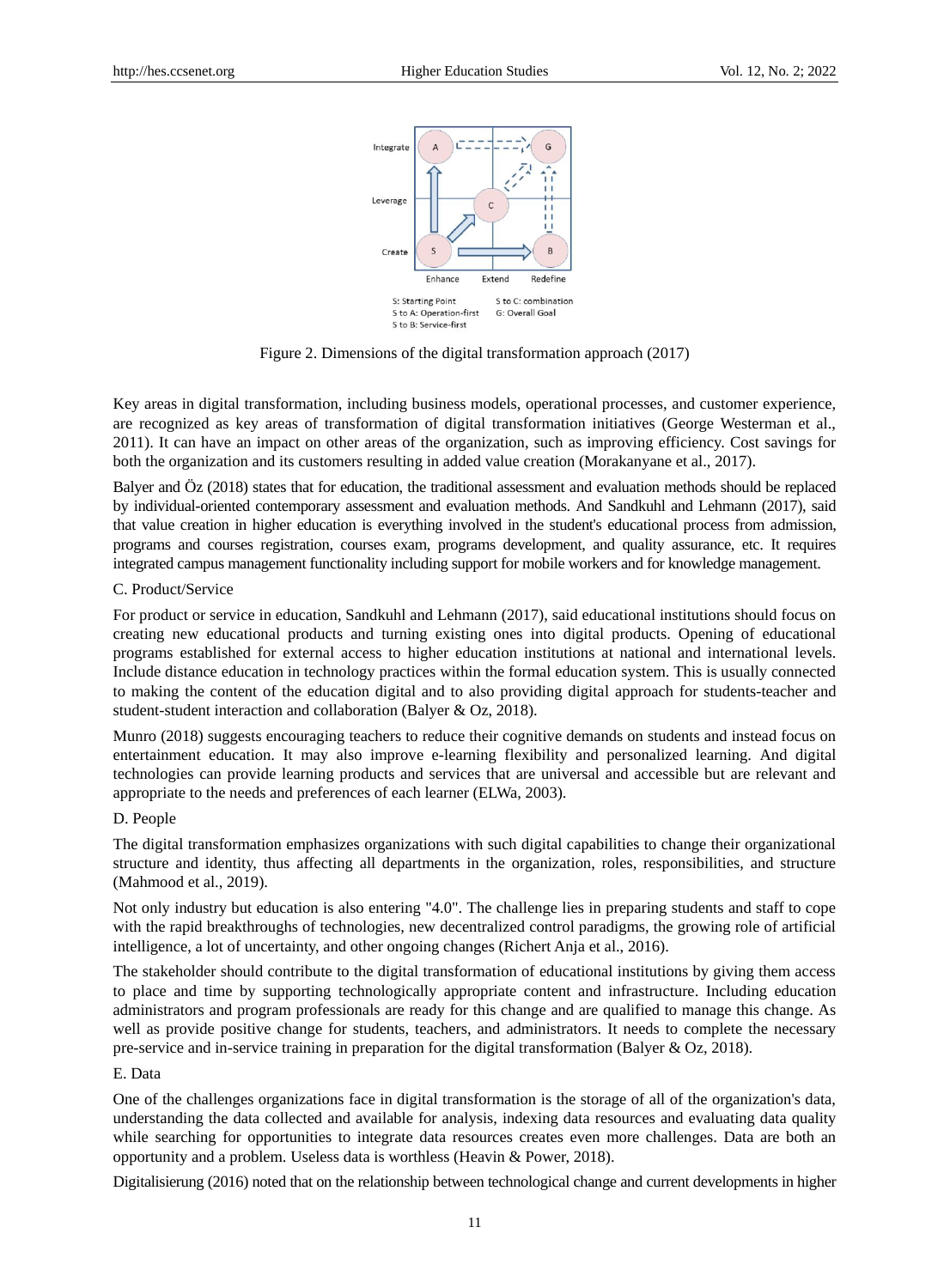education , comprehensive data analysis opens new avenues for understanding teaching and learning processes.

The systematic collection and analysis of the accumulated data makes higher education more transparent and comparative. In-depth knowledge of teaching and learning processes can help improve teaching quality and learning conditions.

Maltese (2018) said that digital transformation presents new challenges for universities. Especially, the ability to provide user with complete, up-to-date and consistent information through various communication channels and digital services. It is necessary for universities.

## F. Technology

The foundation of digital transformation efforts is digital technology to enable technology to transform organizations. Digital technologies create opportunities that organizations can take advantage of. These opportunities have the potential to chance certain aspects of the organization, especially the business models, operational processes, and customer experiences. As a result, the organization benefits from impacts of this transformation (Morakanyane et al., 2017).

Digital technology has become an essential tool for learning. Within the university context, technologies have gained momentum to the extent that they contribute to the creation of student-centered learning environments (Reigeluth, 2014).

Distance education applications need to be used in digital transformation and face education should be blended with information and communication technologies. It is important that these digital tools to implement digital transformation are essential to learning. It can be provisioned through a central organization or it can be released entirely individually for student's information safety. The active use of information and communication technologies should be encouraged to participate in the classroom environment (Balyer & Oz, 2018). Technology needs to enhance student choice and meet or exceed learners' expectations (Munro, 2018).

## **3. Research Methodology**

#### *3.1 Population and Sample*

## 1) Population

The population scope was personnel from agencies within higher education institutions, which are higher education institutions under the Ministry of Higher Education, Science, Research and Innovation, Thailand.

#### 2) Sample

The sample comprised 300 personnel from agencies within higher education institutions, which are higher education institutions under the Ministry of Higher Education, Science, Research and Innovation, Thailand that use the database system on educational quality assurance or CHE QA Online (Commission on Higher Education Quality Assessment online system). The selection was the result of multi-stage random sampling from 100 higher education instructions. The sample size in this study was determined by the minimum ratio of 10-20 samples per variable (Hair et al., 2014).

#### *3.2 Research Instruments*

The research tool was an online questionnaire form on factors influencing the success of information systems in the digital transformation for higher education institutions by 5-level rating scale based on the Likert's scale with a total of 31 questions for 6 components.

The research tool examined the content validity in the questionnaire by 14 experts to verify the accuracy, clarity, and coverage of the research objectives. Its index of item objective congruence (IOC) ranged between 0.71-1.00 with a value greater than 0.5 demonstrating that this research instrument is valid and suitable for the data collection. The researcher created a questionnaire based on questions that had been tested for content validity. The questionnaire was queried to a sample of 30 people and to analyze reliability using Cronbach's Alpha Coefficient statistic of the question is shown in Table 1.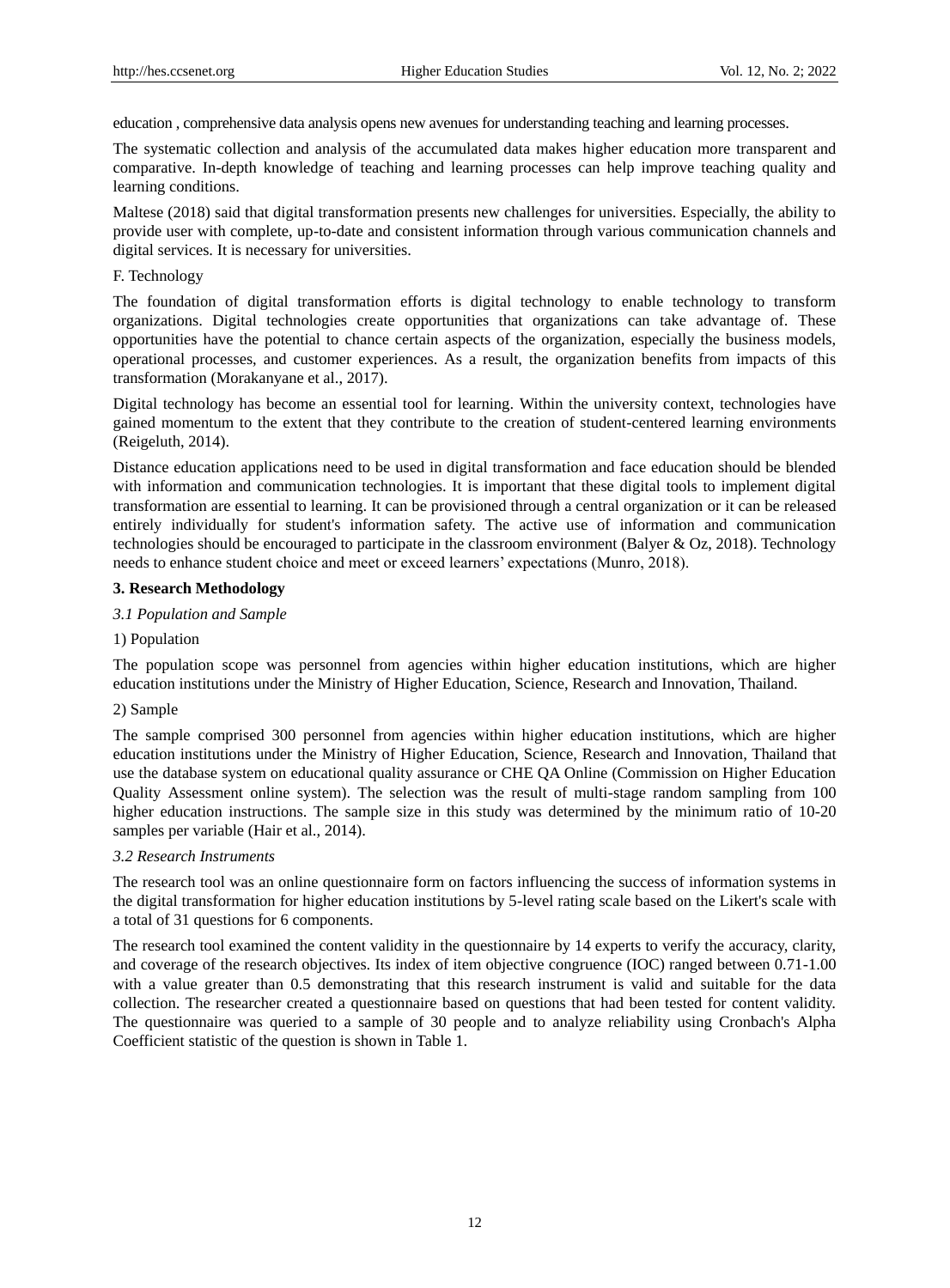| Factor                 | Acronym         |    | No. of Items Cronbach's Alpha | <b>Reliability Level</b> <sup>a</sup> |
|------------------------|-----------------|----|-------------------------------|---------------------------------------|
| Strategy               | DT <sub>1</sub> |    | 0.826                         | Good                                  |
| Process                | DT <sub>2</sub> | 6  | 0.878                         | Good                                  |
| Product/Service        | DT3             |    | 0.820                         | Good                                  |
| People                 | DT <sub>4</sub> |    | 0.918                         | Excellent                             |
| Data                   | DT <sub>5</sub> |    | 0.920                         | Excellent                             |
| Technology             | DT <sub>6</sub> |    | 0.849                         | Good                                  |
| Digital Transformation | DT              | 31 | 0.947                         | Excellent                             |

Table 1. Factors and their internal reliability of the scales (2021)

a (George, 2011)

## **4. Result**

The data in this study were collected from personnel of agencies within 100 higher education institutions using multi-stage random sampling. A summary of demographic information of those 300 respondents is shown in Table 2. The sample was 54.67% male, 40.67% aged between 31-40 years old, 50.33% master's degree, and 54.33% work experience between 5-15 years.

Table 2. Summary of respondent's demographic Information (2021)

| <b>Demographics</b> | <b>Group of Data</b>    | Amount | <b>Percentage</b> |
|---------------------|-------------------------|--------|-------------------|
| <b>Sex</b>          | Male                    | 164    | 54.67             |
|                     | Female                  | 136    | 45.33             |
|                     | <b>Total</b>            | 300    | 100.00            |
| Age                 | $<$ 30 years old        | 44     | 14.67             |
|                     | 31-40 years old         | 122    | 4067              |
|                     | $41.50$ years old       | 118    | 39.33             |
|                     | $> 50$ years old        | 16     | 5.33              |
|                     | <b>Total</b>            | 300    | 100.00            |
| Education           | Under Bachelor's degree | 8      | 2.67              |
|                     | Bachelor's degree       | 97     | 32.33             |
|                     | Master's degree         | 151    | 50.33             |
|                     | Ph.D.                   | 44     | 14.67             |
|                     | Total                   | 300    | 100.00            |
| Work Experience     | $<$ 5 years             | 18     | 6.00              |
|                     | 5-15 years              | 163    | 54.33             |
|                     | $16.25$ years           | 102    | 34.00             |
|                     | $>$ 25 years            | 17     | 5.67              |
|                     | Total                   | 300    | 100.00            |

As Table 3 showing the results of the analysis of opinion levels on digital transformation factors of higher education institutions in the aspect of strategy. It was found that the opinion level was at the agree level, the mean was 4.33, the standard deviation was 0.61. In item no.4, Support and drive from the management play a key role in the success, the opinion level was at the strongly agree level. The mean was 4.52 standard deviation was 0.62. For other items, the opinion level was at the agree level with the mean between 4.15 and 4.38.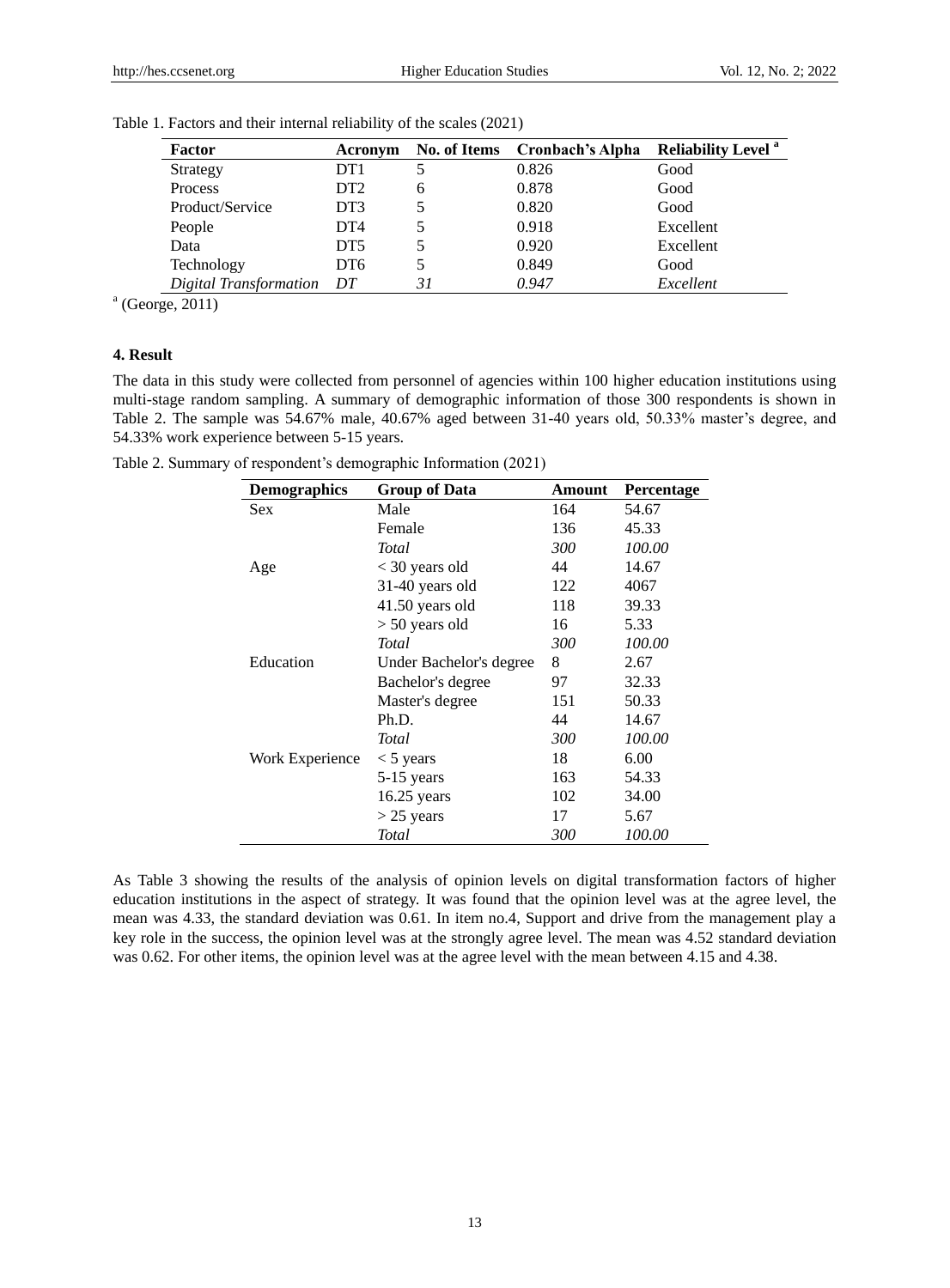| <b>Item</b>                                                                 | <b>Mean</b> | S.D. | Interpretation*       |
|-----------------------------------------------------------------------------|-------------|------|-----------------------|
| <b>Strategy</b>                                                             |             |      |                       |
| The strategic vision must be based on the stakeholder's needs.              | 4.27        | 0.64 | Agree                 |
| Establish an integrated strategy across the organization in a               | 4.38        | 0.59 | Agree                 |
| consistent way.                                                             |             |      |                       |
| Establish a vision for managing an effective learning environment.<br>3.    | 4.15        | 0.63 | Agree                 |
| Support and drive from the management play a key role in the success.<br>4. | 4.52        | 0.62 | <b>Strongly Agree</b> |
| Determine the right strategy to gain competitive advantage and              | 4.33        | 0.56 | Agree                 |
| survive in society.                                                         |             |      |                       |
| Total Average                                                               | 4.33        | 0.61 | Agree                 |
|                                                                             |             |      |                       |

Table 3. Results of the analysis of opinion level on digital transformation factors of higher education institutions: Strategy (2021)

\* Legend:  $4.50-500 =$  Strongly Agree;  $3.50-4.49 =$  Agree;  $2.50-3.49 =$  Neutral;  $1.51-2.49 =$  Disagree;  $1.00-1.50$ = Strongly Disagree

As Table 4 showing the results of the analysis of opinion levels on digital transformation factors of higher education institutions in the aspect of process. It was found that the opinion level was at the agree level, the mean was 4.24, the standard deviation was 0.57. All items had the agree level of opinion, with the mean between 4.17 and 4.32.

Table 4. Results of the analysis of opinion level on digital transformation factors of higher education institutions: Process (2021)

| <b>Item</b>                                                                  | Mean |      | S.D. Interpretation* |
|------------------------------------------------------------------------------|------|------|----------------------|
| <b>Process</b>                                                               |      |      |                      |
| 6. It is a transformation in operation that is based on the curriculum, 4.25 |      | 0.56 | Agree                |
| teaching style and learner experience.                                       |      |      |                      |
| 7. t is an operational transformation that focuses on improving and 4.27     |      | 0.59 | Agree                |
| rebuilding work processes in an integrated digitally managed way.            |      |      |                      |
| 8. It transforms the entire digital education process from admission, 4.21   |      | 0.61 | Agree                |
| during study, and after graduation.                                          |      |      |                      |
| 9. It is a remote operation used in corporate operations for 4.32            |      | 0.60 | Agree                |
| communication and collaboration.                                             |      |      |                      |
| 10. It is an operational optimization focused on meeting stakeholder's 4.17  |      | 0.52 | Agree                |
| needs.                                                                       |      |      |                      |
| 11. It increases the efficiency of learning analytics.                       | 4.24 | 0.56 | Agree                |
| Total Average                                                                | 4.24 | 0.57 | Agree                |

As Table 5 showing the results of the analysis of opinion levels on digital transformation factors of higher education institutions in the aspect of product/service. It was found that the opinion level was at the agree level, the mean was 4.24, the standard deviation was 0.63. All items had the agree level of opinion, with the mean between 4.17 and 4.33.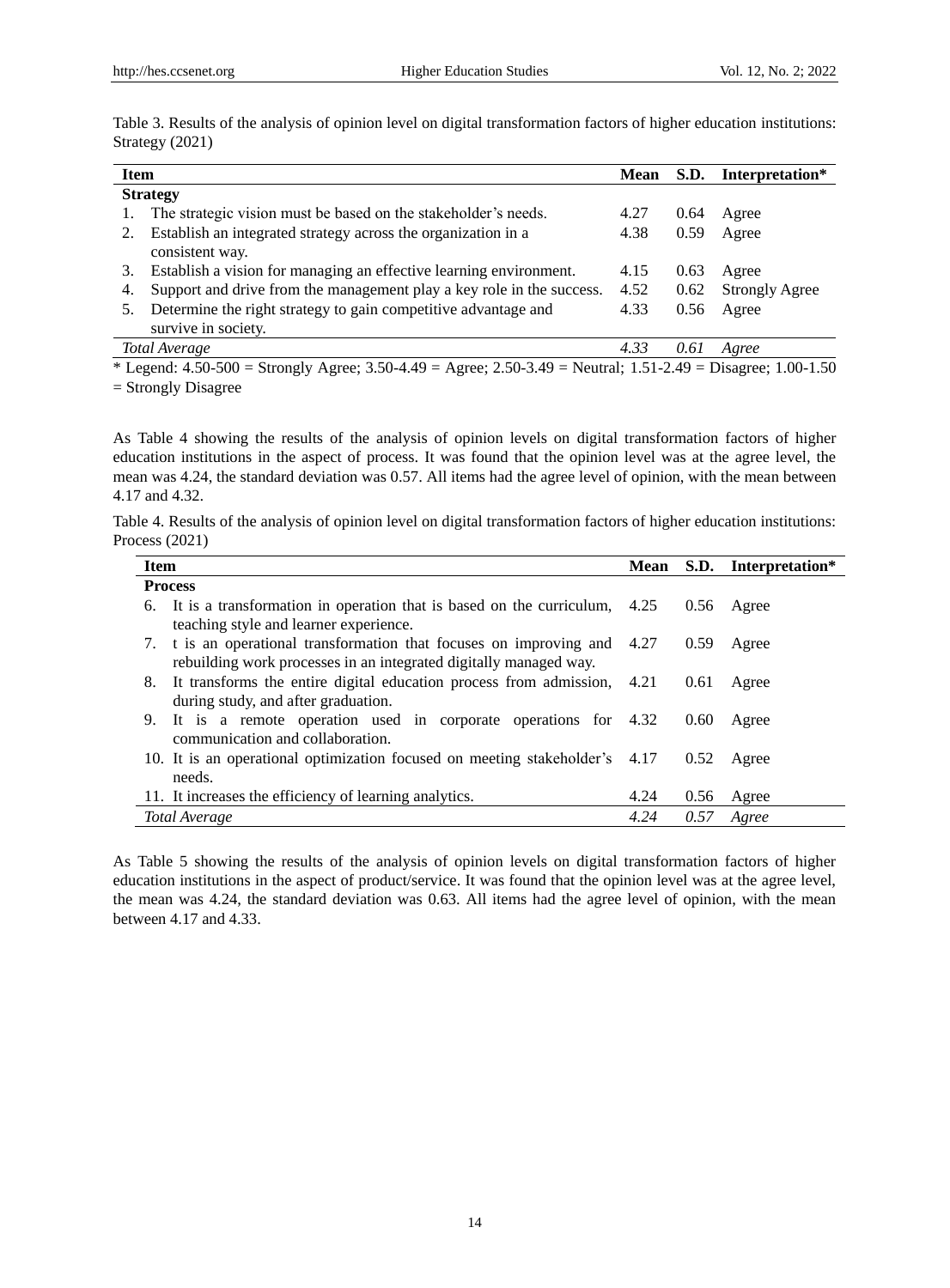|                        | Table 5. Results of the analysis of opinion level on digital transformation factors of higher education institutions: |
|------------------------|-----------------------------------------------------------------------------------------------------------------------|
| Product/Service (2021) |                                                                                                                       |

| <b>Item</b>                                                                                                                 |      |      | Mean S.D. Interpretation* |
|-----------------------------------------------------------------------------------------------------------------------------|------|------|---------------------------|
| <b>Product/Service</b>                                                                                                      |      |      |                           |
| 12. Create a new digital education which is distance education at both 4.21<br>national and international level.            |      |      | $0.62$ Agree              |
| 13. Create a new digital education that is responsive and can improve 4.17<br>individualized learning.                      |      | 0.68 | Agree                     |
| 14. Create new research digitally through national and international 4.33<br>collaboration.                                 |      | 0.63 | Agree                     |
| 15. Digital learning resources stimulate learning and encourage lifelong 4.25<br>learning.                                  |      | 0.57 | Agree                     |
| 16. Digital learning resources encourage marketing to higher education 4.22<br>institutions to attract and build awareness. |      |      | $0.66$ Agree              |
| Total Average                                                                                                               | 4.24 | 0.63 | Agree                     |

As Table 6 showing the results of the analysis of opinion levels on digital transformation factors of higher education institutions in the aspect of people. It was found that the opinion level was at the agree level, the mean was 4.44, the standard deviation was 0.62. All items had the agree level of opinion, with the mean between 4.37 and 4.48.

|                 |  |  | Table 6. Results of the analysis of opinion level on digital transformation factors of higher education institutions: |  |
|-----------------|--|--|-----------------------------------------------------------------------------------------------------------------------|--|
| People $(2021)$ |  |  |                                                                                                                       |  |

| <b>Item</b>                                                                                                          | <b>Mean</b> | S.D. | Interpretation* |
|----------------------------------------------------------------------------------------------------------------------|-------------|------|-----------------|
| <b>People</b>                                                                                                        |             |      |                 |
| 17. It requires skills, acceptance and use of technology by learners,<br>teachers and personnel in the organization. | 4.48        | 0.61 | Agree           |
| 18. It relies on the mindset and digital culture of the personnel<br>in the organization.                            | 4.46        | 0.66 | Agree           |
| 19. It requires close collaboration between the IT personnel and the<br>different departments of the organization.   | 4.43        | 0.61 | Agree           |
| 20. It is important to define the duties and responsibilities of personnel<br>in the digital transformation process. | 4.37        | 0.63 | Agree           |
| 21. Training on digital technology knowledge and skills development<br>for personnel is essential.                   | 4.48        | 0.58 | Agree           |
| Total Average                                                                                                        | 4.44        | 0.62 | Agree           |

As Table 7 showing the results of the analysis of opinion levels on digital transformation factors of higher education institutions in the aspect of data. It was found that the opinion level was at the agree level, the mean was 4.40, the standard deviation was 0.62. All items had the agree level of opinion, with the mean between 4.35 and 4.44.

15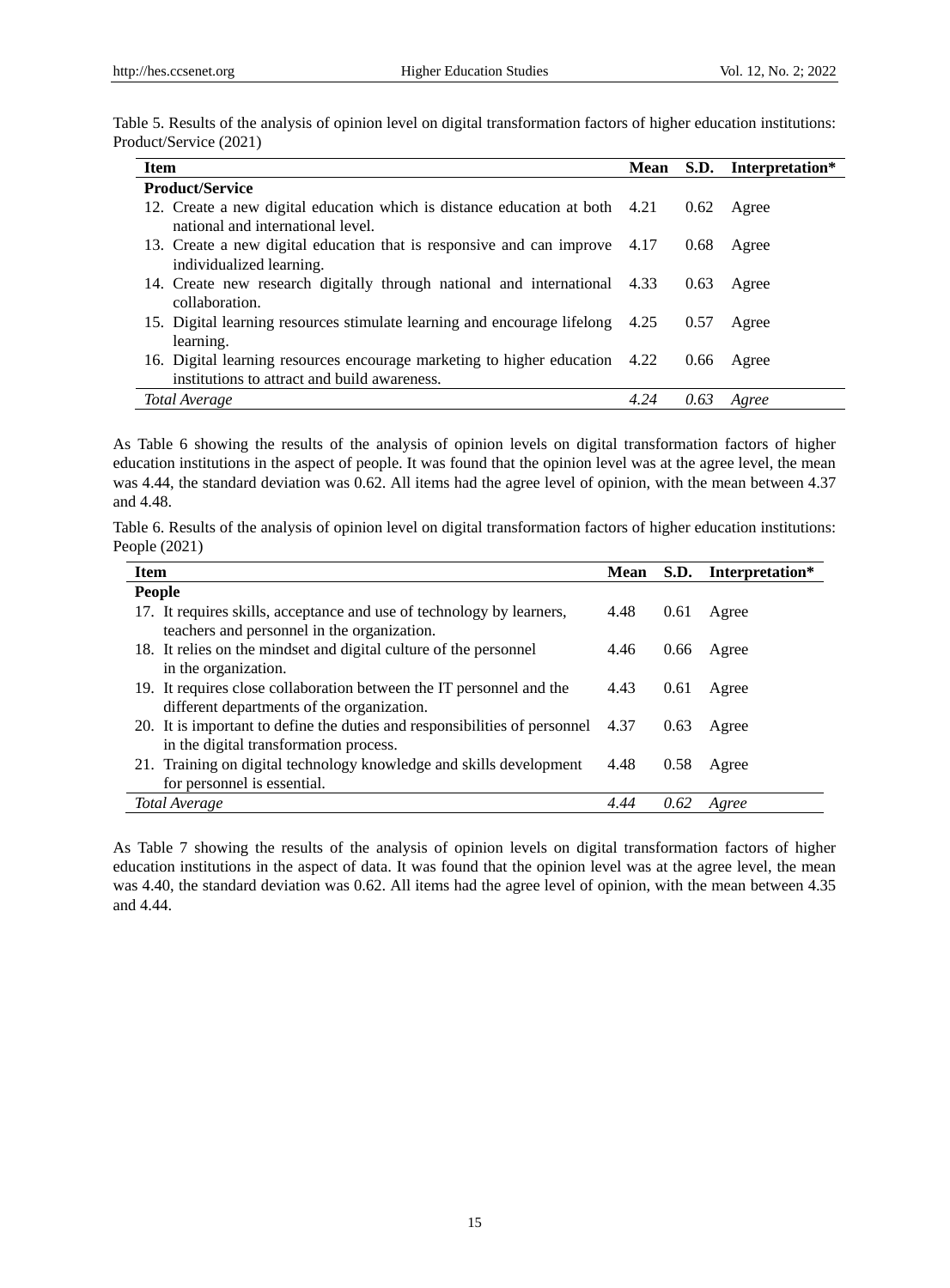| Data (2021)                                                                                                                               |      |                           |
|-------------------------------------------------------------------------------------------------------------------------------------------|------|---------------------------|
| <b>Item</b>                                                                                                                               |      | Mean S.D. Interpretation* |
| Data                                                                                                                                      |      |                           |
| 22. It requires effective management of the diversity, distribution, and 4.38 0.62 Agree<br>quality of data across the organization.      |      |                           |
| 23. It helps to manage the information and knowledge of the 4.35 0.61 Agree<br>organization to achieve goals faster and more efficiently. |      |                           |
| 24. It helps in analyzing the stored data with high quality and quick 4.44                                                                | 0.64 | Agree                     |

Table 7. Results of the analysis of opinion level on digital transformation factors of higher education institutions:

| access, as well as creating new opportunities and challenges in                         |  |              |
|-----------------------------------------------------------------------------------------|--|--------------|
| education management                                                                    |  |              |
| 25. It helps in analyzing the stored data with high quality and quick 4.40              |  | $0.63$ Agree |
| access. As well as creating new opportunities and challenges in                         |  |              |
| educational management.                                                                 |  |              |
| 26. It helps to collect and analyze data to predict learning behaviors, 4.43 0.61 Agree |  |              |
| leading to smarter educational management.                                              |  |              |

*Total Average 4.40 0.62 Agree* As Table 8 showing the results of the analysis of opinion levels on digital transformation factors of higher

education institutions in the aspect of technology. It was found that the opinion level was at the agree level, the mean was 4.41, the standard deviation was 0.55. In item no.29,Efficient information technology infrastructure enables digital transformation of quality education. The mean was 4.52 standard deviation was 0.54. For other items, the opinion level was at the agree level with the mean between 4.35 and 4.47.

Table 8. Results of the analysis of opinion level on digital transformation factors of higher education institutions: Technology (2021)

| <b>Item</b>                                                                    | Mean |      | S.D. Interpretation*  |
|--------------------------------------------------------------------------------|------|------|-----------------------|
| <b>Technology</b>                                                              |      |      |                       |
| 27. Choose digital technologies that are appropriate and aligned with the 4.47 |      | 0.51 | Agree                 |
| needs of personnel, courses, services, management of learning                  |      |      |                       |
| environments, and organization's digital transformation goals.                 |      |      |                       |
| 28. Developing infrastructure and technology for a learning                    | 4.38 | 0.57 | Agree                 |
| environment requires stakeholder characteristics into account.                 |      |      |                       |
| 29. Efficient information technology infrastructure enables digital 4.52       |      | 0.54 | <b>Strongly Agree</b> |
| transformation of quality education.                                           |      |      |                       |
| 30. Using digital technology to create a data-based feedback cycle will 4.35   |      | 0.62 | Agree                 |
| lead to new digital innovations.                                               |      |      |                       |
| 31. Digital technology facilitates student-centered digital learning.          | 4.35 | 0.53 | Agree                 |
| Total Average                                                                  | 4.41 | 0.55 | Agree                 |

The results of the analysis of opinion levels on digital transformation factors of higher education institutions in 6 components found that 1) Strategy, the opinion level was at the agree level. The mean was 4.33 standard deviation 0.61 2) Process, the opinion level was at the agree level. The mean was 4.24 standard deviation 0.57 3) Products/services, the opinion level was at the agree level. The mean was 4.24 standard deviation 0.63 4) People, the opinion level was at the agree level. The mean was 4.44 standard deviation 0.62 5) Data, the opinion level was at the agree level. The mean was 4.40 standard deviation 0.62 and 6) Technology, the opinion level was at the agree level. The mean was 4.41 standard deviation 0.55.

Table 9. Overall mean score and standard deviation of each factor (2021)

| Factor          | Mean | S.D. | <b>Skewness</b> | <b>Kurtosis</b> |
|-----------------|------|------|-----------------|-----------------|
| DT <sub>1</sub> | 4.33 | 0.61 | $-0.860$        | 0.907           |
| DT <sub>2</sub> | 4.24 | 0.57 | $-0.535$        | $-0.066$        |
| DT <sub>3</sub> | 4.24 | 0.63 | $-0.592$        | $-0.185$        |
| D <sub>T4</sub> | 4.44 | 0.62 | $-1.056$        | 0.652           |
| DT <sub>5</sub> | 4.40 | 0.62 | $-0.947$        | 0.601           |
| DT6             | 4.41 | 0.55 | $-1.011$        | 0.792           |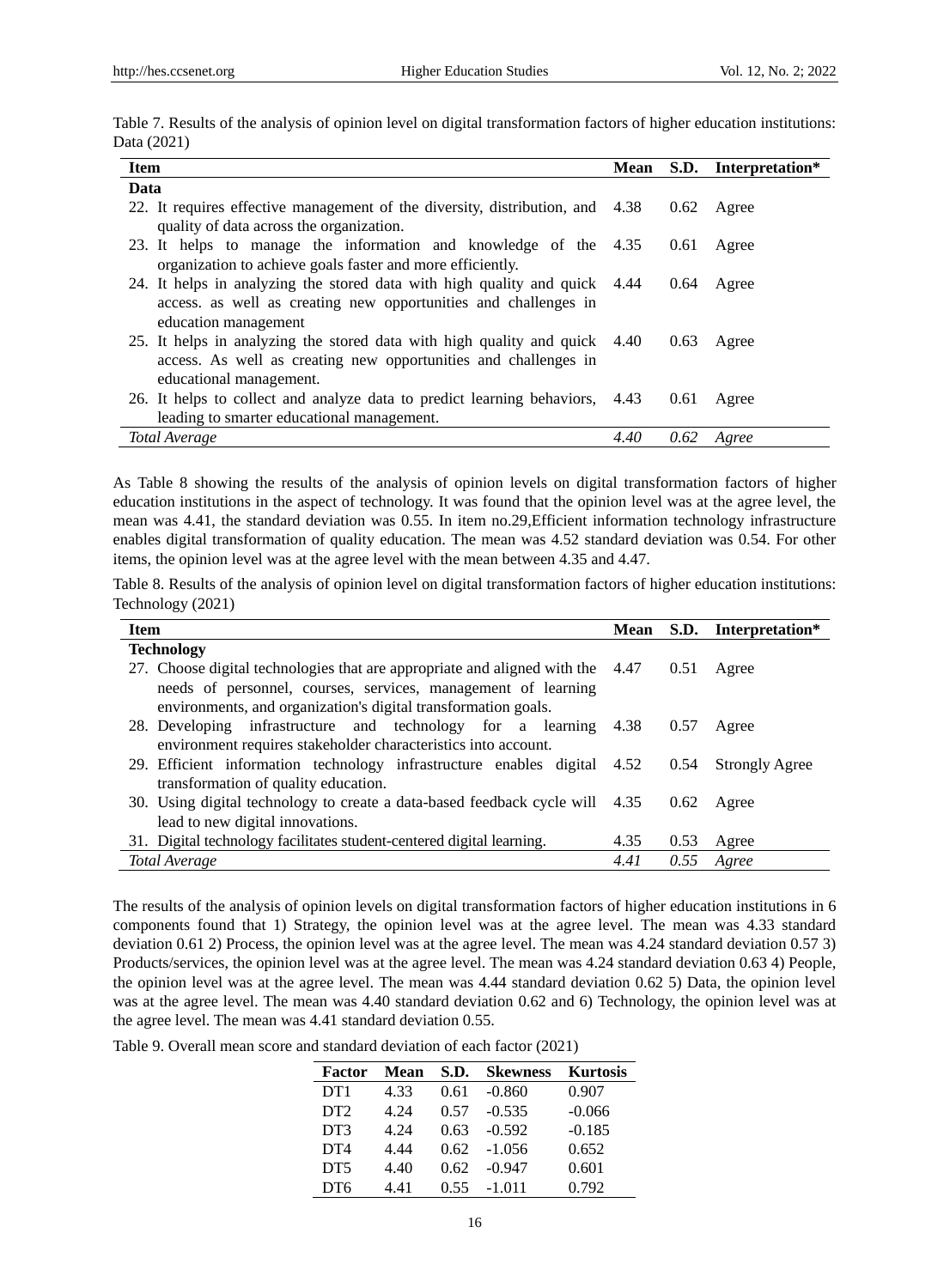Table 9 indicates that the respondents had similar opinions on the 6 components and were consistent at a high level. The skewness and kurtosis values of the observed variables used in this research were found to be within acceptable criteria that the data had a normal distribution.



Figure 3. Model diagram of Confirmatory Factor Analysis of digital transformation for Higher Education Institutions (2021)

 $Chi-square = 4.699$ ,  $df = 9$ ,  $p-value = 0.860$ ,  $CMIN/df = 0.522$ ,  $GFI = 0.995$ ,  $AGFI = 0.988$ ,  $RMSEA = 0.000$ \*\* Correlation is significant at the 0.01 level (2-tailed).

Figure 3 showing the analytical results of confirmatory factor analysis revealed that the model was the goodness of fit statistics with the empirical data on digital transformation for higher education institutions. All the goodness of fit statistics passed the criteria. The analysis found that all the observed variables represent the components and were an appropriate composition of digital transformation for higher education institutions.

| Goodness of fit index Criteria <sup>a</sup> |              |       | <b>Measurement</b> Interpretation |
|---------------------------------------------|--------------|-------|-----------------------------------|
| $\chi$ 2-test                               | p > 0.05     | 0.860 | Pass                              |
| $\chi$ 2/df                                 | < 2.00       | 0.522 | Pass                              |
| <b>GFI</b>                                  | > 0.95       | 0.995 | Pass                              |
| AGFI                                        | > 0.95       | 0.988 | Pass                              |
| <b>RMSEA</b>                                | ${}_{<}0.05$ | 0.000 | Pass                              |

Table 10. Goodness of fit statistics between the model components and empirical data (2021)

 $a^{a}$ (Muthén & Muthén, 1998; Deborah L. Bandalos, 2018)

Table 10 indicated that all the goodness of fit statistical values between the model components and empirical data passed the criteria. When accounting the  $\chi$ 2-test value which has no statistical significance (p-value = 0.860),  $\chi$ 2/df = 0.522, GFI = 0.995, AGFI = 0.988, and RMSEA = 0.000. It can be concluded that the Figure 3 diagram is positively consistent with the empirical data.

## **5. Discussion**

The confirmatory factor analysis of digital transformation components for higher education institutions demonstrated that the competency component model was consistent with the empirical data. The results showed that the components of digital transformation consist of six elements: 1) Strategy 2) Process 3) Product/Service 4) People 5) Data) and 6) Technology. According to Balyer & Oz (2018) and Munro (2018), the direction of digital technology strategies for higher education must be managed effectively and appropriately. Kopp et al. (2019) showed that digital transformation affects the development of strategies and the implementation of strategies in the transformation process of higher education institutions. Along with Marcelo & Yot-Domínguez (2019), who said that higher education teachers recognize the importance of using digital technology in teaching and learning. Sandkuhl & Lehmann (2017) exploring digital transformation from an organizational perspective of higher education affirms that corporate architecture is an excellent contributor to change planning. In addition, Arnold & Sangrà (2018) noted that organizational changes for technology-enhanced learning in higher education Digital leaders have been instrumental in the success of this transition, with Bervell & Umar (2017) advocating that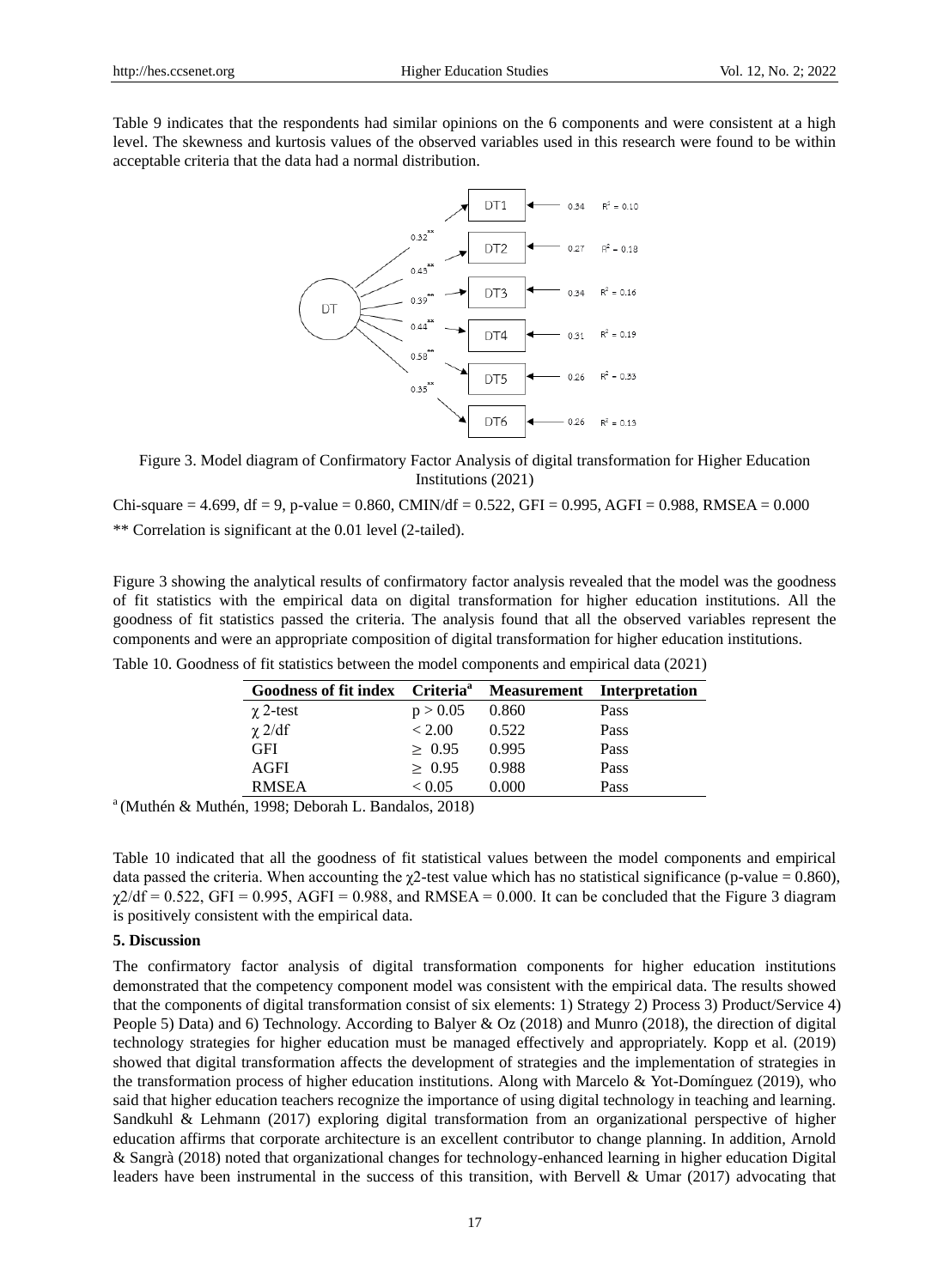higher education leaders and executives should prioritize information infrastructure, digital skills, and training on issues related to digital technology and digital policymaking as well.

#### **6. Conclusion**

This research has studied the key internal factors of digital transformation for higher education institutions using confirmatory factor analysis. These factors were identified from previous research and were employed in this study of digital transformation. The results reveal that all the identified factors consist of six elements: 1) Strategy 2) Process 3) Product/Service 4) People 5) Data) and 6) Technology had a significant on digital transformation. Furthermore, organization's data has the highest component weight variable of 0.58. This demonstrates that the data of the organization is the most significant factor in its digital transformation for higher education institution. As a result, businesses must concentrate on data-related procedures and operations such as data collecting, data preparation, data access, data analysis, data storage and data backup in order to stay up with the organization's digital transformation.

#### **Acknowledgments**

The researchers would like to thank the Faculty of Information Education and Technology, King Mongkut's University of Technology Thonburi and Faculty of Technical Education, King Mongkut's University of Technology North Bangkok, which supported this research. The researchers gratefully acknowledge the financial support provided by King Mongkut's University of Technology North Bangkok for research publication. Special thanks to Division of Computer and Information Technology, King Mongkut's University of Technology Thonburi, which supported the materials, tools and location for the research.

## **References**

- Arnold, D., & Sangrà, A. (2018). Dawn or dusk of the 5th age of research in educational technology? A literature review on (e-)leadership for technology-enhanced learning in higher education (2013-2017). *International Journal of Educational Technology in Higher Education, 15*(1). https://doi.org/10.1186/s41239-018-0104-3
- Balyer, A., & Oz, O. (2018). Academicians' views on digital transformation in education. *International Online Journal of Education and Teaching (IOJET), 5*(4), 809-830.
- Bervell, B., & Umar, I. N. (2017). A decade of LMS acceptance and adoption research in Sub-Sahara African higher education: A systematic review of models, methodologies, milestones and main challenges. *Eurasia Journal of Mathematics, Science and Technology Education, 13*(11), 7269-7286. https://doi.org/10.12973/ejmste/79444
- Deborah, L. B. (2018). *Measurement Theory and Applications for the Social Sciences* (1st ed.). Guilford Publications.
- Digitalisierung, H. (2016). *20 Theses on Digital Teaching and Learning in Higher Education*.
- Ebert, C., & Duarte, C. H. C. (2018). Digital Transformation. *IEEE Software, 35*(4), 16-21. https://doi.org/10.1109/MS.2018.2801537
- ELWa. (2003). *The context to an e-learning strategy for Wales.* Cardiff: National Council of Education and Training for Wales (ELWa).
- Fitzgerald, M., Kruschwitz, N., Bonnet, D., & Welch, M. (2013). Embracing Digital Technology: A New Strategic Imperative | Capgemini Consulting Worldwide. *MIT Sloan Management Review, 55*(1), 1-13.
- George, D. (2011). *SPSS for windows step by step: A simple study guide and reference, 17.0 update (10/e)*. Pearson Education India.
- George, W., Claire, C., Didier, B., & Patrick, F., & Andrew, M. (2011). Digital Transformation: A roadmap for billion-dollar organizations. *MIT Center for Digital Business and Capgemini Consulting, 1*, 1-68.
- Hair, J. F., William, C. B., Barry, J. B., & Rolph, E. A. (2014). *Multivariate Data Analysis* (7th Ed.). Pearson Educat ion Limited. Retrieved from https://www.pearsoned.co.uk
- Heavin, C., & Power, D. J. (2018). Challenges for digital transformation-towards a conceptual decision support guide for managers. *Journal of Decision Systems, 27*, 38-45. https://doi.org/10.1080/12460125.2018.1468697
- Hess, T., Matt, C., Benlian, A., & Wiesböck, F. (2016). Options for formulating a digital transformation strategy. *MIS Quarterly Executive, 15*(2).
- Kopp, M., Gröblinger, O., & Adams, S. (2019). Five Common Assumptions That Prevent Digital Transformation At Higher Education Institutions. *INTED2019 Proceedings, 1*(March), 1448-1457. https://doi.org/10.21125/inted.2019.0445